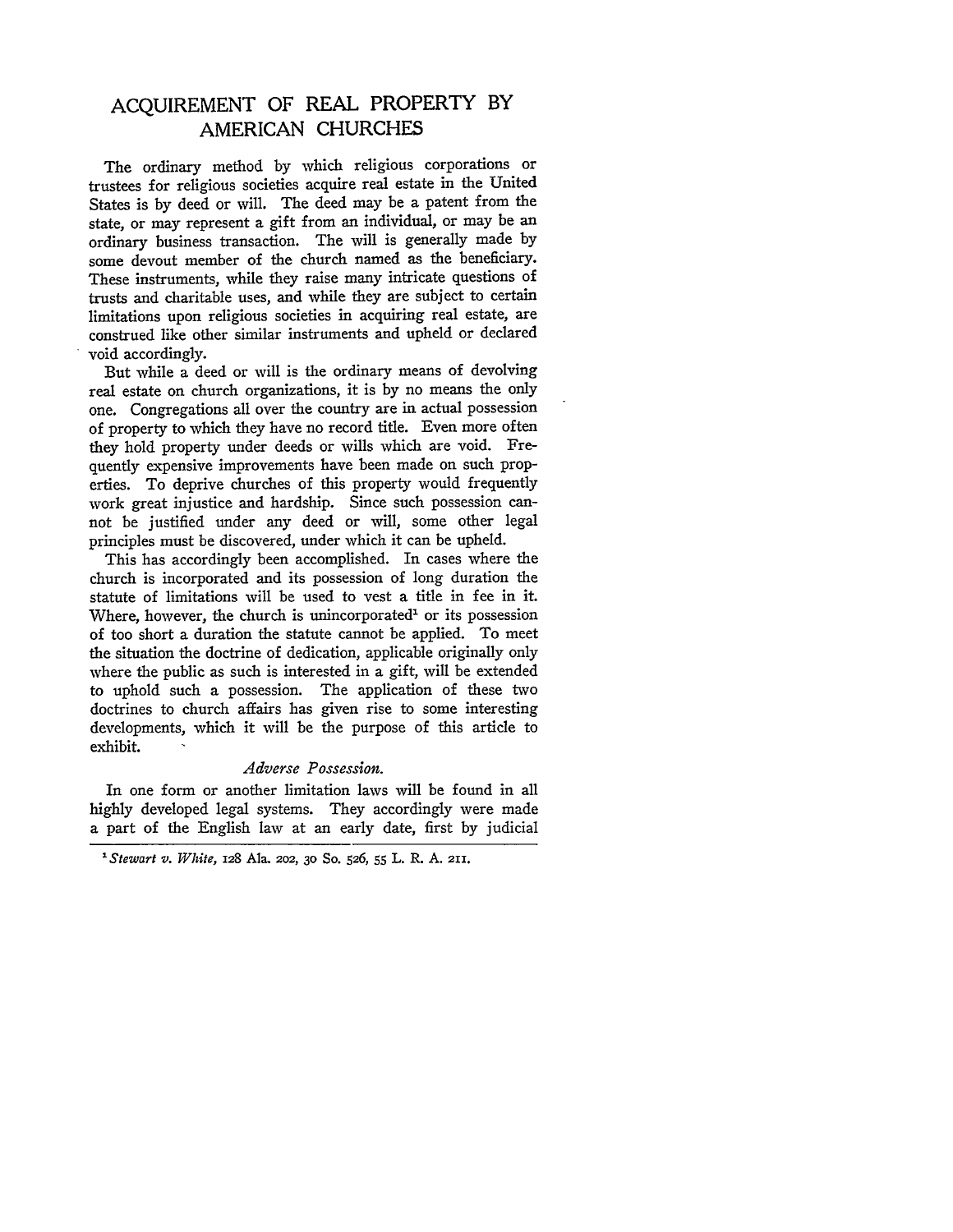legislation, later, by express statutory enactment. They now form an essential portion of the jurisprudence of every state in the United States. They have overcome all the prejudice that judges and attorneys, as well as laymen, have expressed against them. They are even favored to such an extent that only a statute, expressly excepting church organizations from its operation, and leaving no loophole of escape, will prevent its application to controversies in which a church is a party.<sup>2</sup>

Since all objections to these statutes have been abandoned, and since they apply generally in favor of and against individuals or corporations, it follows that they may be pleaded by3 or against<sup>4</sup> religious organizations and may even be set up in a suit between two religious corporations.<sup>5</sup> Far from being prejudiced **by** such a plea, courts will even declare the plea to be a just, proper, and meritorious defense; as was done in the remarkable cluster of cases involving the title of Trinity Church to certain property in New York City.<sup>6</sup> These cases on account of the immense value of the property involved, the thorough manner in which they were presented to the courts, and the great care with which they have been decided, deserve a somewhat more extended statement.

The property in question is situated on Manhattan Island between the Hudson River and Broadway and north of the main business section of the city. It was formerly known as Domine's Bowery and Domine's Hook and comprised about one hundred and ninety acres. One Annetje Jans appears to have been its owner in 1663. Her devisees in 1671, with the exception of one or two, united in a "deed of transport" to Colonel Lovelace, then governor of New York. Under this deed the English government took possession. The land thereafter was successively known as the Duke's Farm, the King's Farm and the Queen's Farm. In **1075** it was granted to Trinity Church **by** a patent which on its face conveyed the entire estate.

*Dudley v. Clark,* **225** Mo. **570,** 164 **S.** W. 6o8, 613.

*<sup>8</sup>Harpending v. Reformed Dutch Church,* **41 U. S.** 455, io L. **Ed. 1o29.**

*<sup>&#</sup>x27;Craig v. Franklin County,* 58 Me. 479, 497; *Propagation Society v. Sharon,* 28 Vt *6o3.*

*<sup>&#</sup>x27;Second Precinct in Rehoboth v. Carpenter,* **23** Pick. **131;** *Society v. Bass,* 68 **N.** H. 333, **44** At. 485. See *Reformed Church of Gallupville v. Schoolcraft, 65 N.* Y. 134, reversing 5 Lans. **26.**

*<sup>&#</sup>x27;Bogardus v. Trinity Church,* 4 Paige 178, **203;** same case, 4 Sandf. **Ch.** *633,* 734.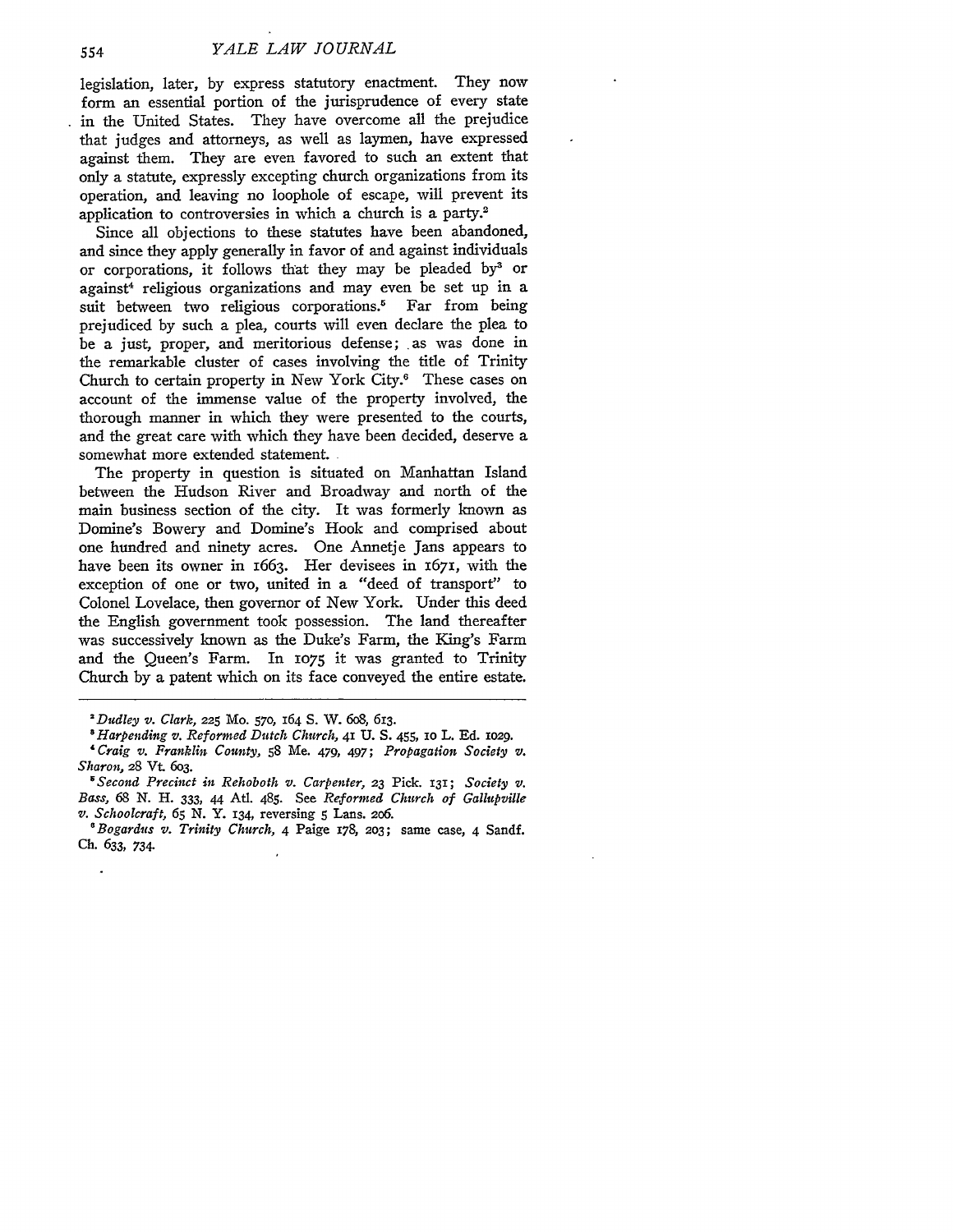The church went into possession and remained undisturbed till about 1785, when one of the descendants of Annetje Jans caused trouble for some years by entering certain parts of the land. He was however finally persuaded, in consideration of seven hundred pounds, to relinquish all his claims. The right of the church to the property was not again disputed till 1830, when one Bogardus, under the claim that he was a descendant of one of these heirs of Annetje Jans who had not joined in the deed of transport, commenced action, claiming a one thirtieth interest in the land. His theory was, that the church, by the deed of **1705,** had become a tenant in common with the Jans heir, under whom he claimed. The church as a defense set up adverse possession since 1705 which plea was upheld in 1833, the Chancellor saying:

> "If a clear, uninterrupted and exclusive possession of land for one hundred and twenty-five years, under a grant or conveyance purporting upon its face to be a valid conveyance of the whole property, is not sufficient to protect the occupant of the premises, against the claims of those whose ancestors may have once been owners of an undivided interest in the same, the titles to lands in those parts of the state are certainly very unsafe. For it would, in most cases, be found to be impracticable, after such a lapse of time, to trace out and establish a regular chain of title from every person who had once held an undivided interest in the premises."<sup>7</sup>

While an appeal from this decision was pending which was not decided till 1835, when the decision of the chancellor was affirmed." Another suit was begun in 1834 by one Humbert, another descendant of Annetje Jans. The plaintiff admitted the actual possession by the church but claimed that the description in the deed of **1705** had, through the influence of the church, been made so ambiguous as to enable the church to fraudulently appropriate the plaintiff's land under color or pretense of said deed. This suit was but a fishing expedition to procure evidence for the trial of the Bogardus action. The bill was carefully drawn, not so much with reference to what could be proved, but rather with the purpose of making out "a prima facie claim, which would compel the defendants to exhibit and set forth their title deeds and documents, and thus enable the

*<sup>&</sup>quot;Bogardus v. Trinity Church,* 4 Paige 178, **203.**

*<sup>&#</sup>x27;Bogardus v. Trinity Church,* **15** Wend. **ini.**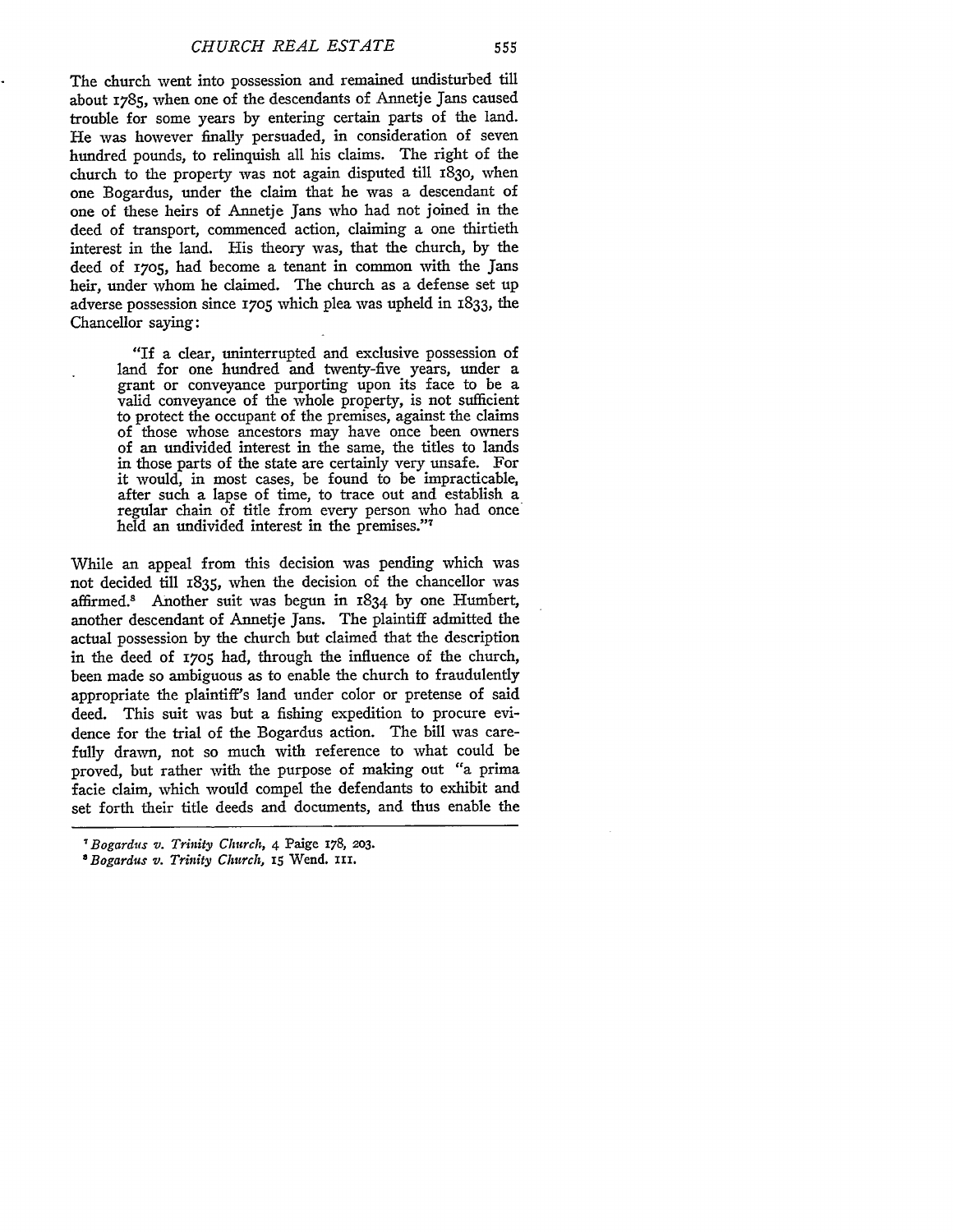complainants to avail themselves of any weak point, which they might discover in them, from carelessness in the mode of preparing papers at that distant period, or from the loss or destruction of some connecting links in the chain of documentary evidence during so many ages as have elapsed since this title was originally granted to these defendants."9 A demurrer was interposed by the church which was sustained both by the chancellor in 1838<sup>10</sup> and by the Court for the Correction of Errors in **184o.11** In discussing the statute Cowen, J., pointed out that, if fraud was allowed to be pleaded as an implied judge-made exception to the statute, the church would be thrown back on evidence not merely "obscured by the ordinary mists of tradition in a settled government, and under a well regulated system of conveyancing; but evidence which comes to us through the mutations of empire, the fury of revolutions, repeated changes in the law of descent, in the law of common assurances, and great defects at all times in the method of perpetuating the evidence of their existence."12

The attempt to procure evidence against the church by this subsidiary suit having failed, there was nothing now to do but to try out the Bogardus action on its merits with what evidence the plaintiff had on hand. A replication to the plea of the church was therefore filed, proofs were taken and the cause was finally brought to a hearing in 1846. The church was not in a position to prove its adverse possession by living witnesses farther back than 1870. For the period before that date documentary evidence more or less valuable was the only evidence available. Accordingly, old statutes, leases, works of history, maps, official declarations, pleadings and depositions in old lawsuits were collected in a marvellous mass of immensely persuasive evidence. Over five hundred leases, covering over one thousand lots and generally for terms of twenty-one years, were introduced in evidence. It was proved, that some four hundred and eighty lots had been sold outright by more than one hundred deeds executed by the church. The court, in holding that such possession was a proper and just defense in favor of the church and should be as readily conceded to it, as it would be to anyone else, said:

Ž

<sup>&#</sup>x27;Furman, Senator, in *Humbert v. Trinity Church,* 24 Wend. 587, 787.

*<sup>&</sup>quot;'Humbert v. Rexctor of Trinity Church,* **7** Paige 195.

*<sup>&#</sup>x27;Humbert v. Trinity Church,* 24 Wend. 587.

*<sup>&#</sup>x27;Humbert v. Trinity Church,* 24 Wend. 587, 61o.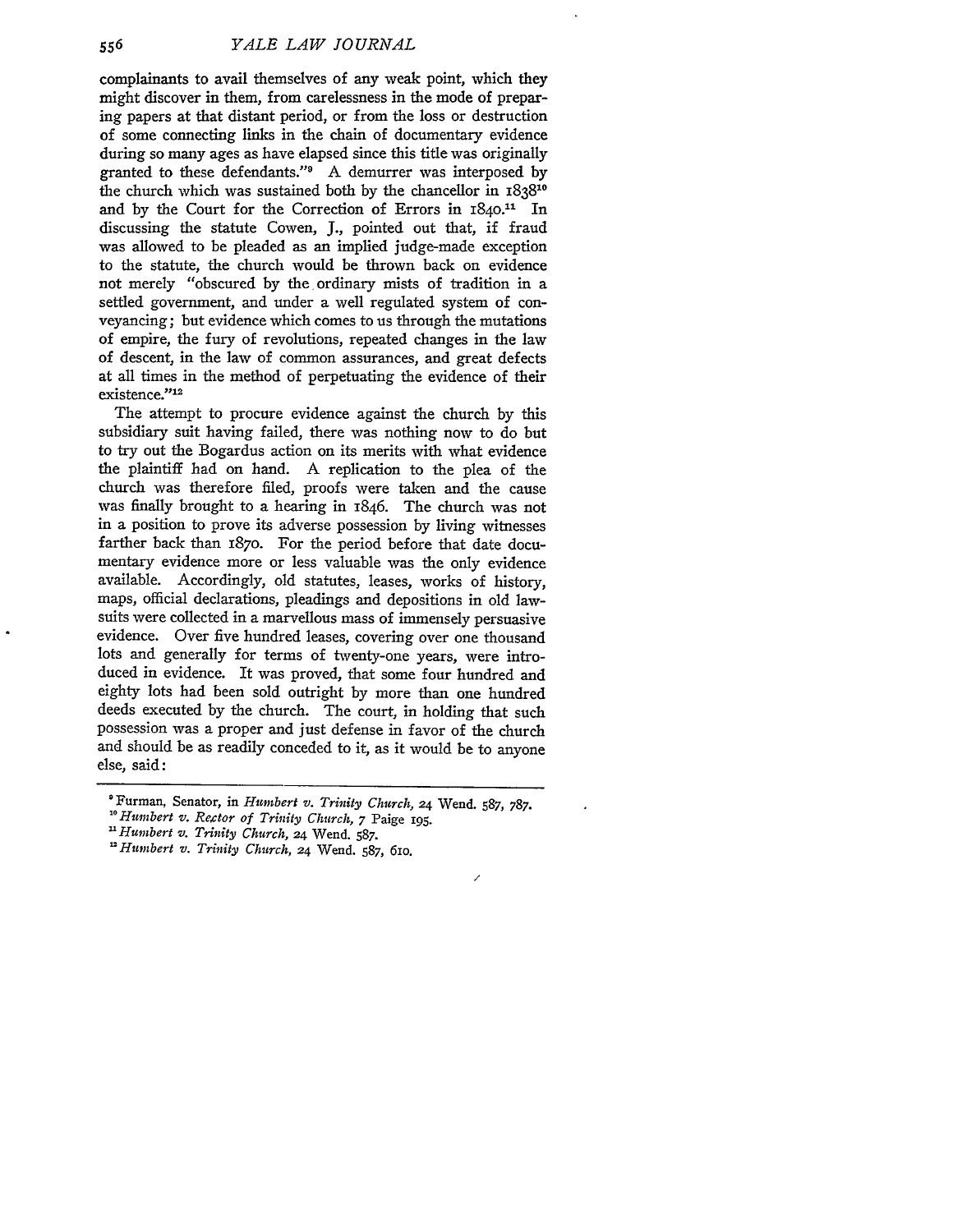"The law on these claims is well settled, and it must be sustained in favor of religious corporations as well as private individuals. Indeed, it would be monstrous, if, after a possession such as has been proved in this case, for a period of nearly a century and a half, open, notorious, and within sight of the temple of justice, the successive claimants, save one, being men of full age, and the courts open to them all the time (except for seven years of war and revolution) the title to lands were to be litigated successfully, upon a claim which has been suspended for five generations. Few titles in this country would be secure under such an administration of the law; and its adoption would lead to scenes of fraud, corruption, foul justice and legal rapine, far worse in their consequences upon the peace, good order and happiness of society, than external war or domestic insurrection."<sup>18</sup>

All attempts at mulcting the corporation through a suit brought by individuals having thus completely failed, an attempt was made in 1856 to divest the church of its property through an ejectment suit brought by the state. The plaintiff simply relied on a presumption that it was prima facie the owner of all land in the state and proved the possession of the defendant. A nonsuit, on the ground that the plaintiff had failed to establish its title and that, if it had established it, such title was barred by the statute of limitations, was granted at the trial and upheld on appeal. With this case all attacks on the property of the church have come to an end.<sup>14</sup>

In surveying the other cases, in which church property has been protected by the application of the statute of limitations, it *will* be found, that they generally resemble the *Trinity Church Case,* not in the length of possession or the value of the property, but in the fact that there is generally some instrument giving color of title to the possession. It is elementary that such possession is more favored than mere naked possession. A person or corporation taking possession honestly under a void deed is entitled to more consideration than the mere squatter who simply appropriates the land. Therefore deeds to a church organization void because the grantor had no title,<sup>15</sup> or because the purpose for which the property was bought was not expressed on their face,<sup>16</sup> or because no legislative sanction was obtained as required

*<sup>&#</sup>x27;Bogardus v. Trinity Church,* 4 Sandf. **Ch.** *633,* **762.**

<sup>&</sup>quot;'People *v. Rector of Trinity Church,* **3o** Barb. **537,** affirmed **22** *N.* Y. **44.** *Taylor v. Public Hall Co.,* **35** Conn. **430;** *Second Precinct in Rehoboth v. Carpenter,* **23** Pick. **13i.**

*Gump v. Sibley, 79* **Md.** 165, **28** AtI. **977.**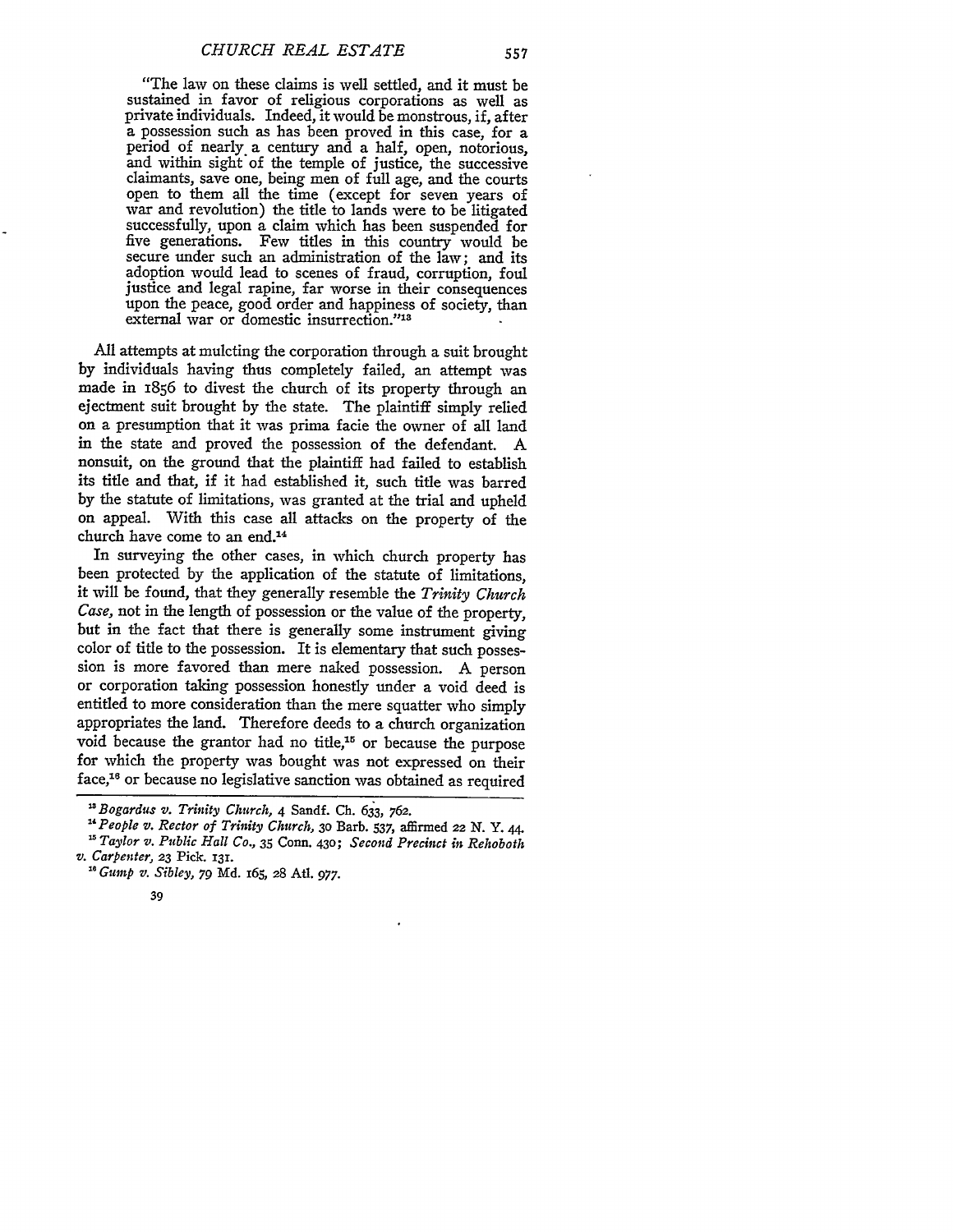by the bill of rights, $17$  or because the grantee at the time was unincorporated,<sup>18</sup> or because the grantor, a married women, was not subjected to private examination,<sup>19</sup> or because a necessary party had not been joined,<sup>20</sup> or because the value of the land was greater,<sup>21</sup> or the quantum of it larger than the church, by its charter, was permitted to acquire,<sup>22</sup> have served as foundations for an adverse possession by church corporations and have become important in their chain of title. It follows that a church may acquire by adverse possession more land<sup>23</sup> or land of greater value than the law, under which it exists, permits. The restriction imposed on the corporation is in no way the concern of any private individual but rather a question of governmental policy, with which individuals have nothing to do.<sup>24</sup> The title thus acquired is perfectly good as to the whole world except the state, and as to the state itself not void but only voidable at its option.<sup>25</sup>

But while a written instrument is thus of great importance, it is not absolutely necessary. Title by adverse possession may be acquired without it. A church corporation, like any other individual or corporation, may simply take possession of property and such possession, if maintained for the requisite time, will be protected by the statute of limitations, to the extent of the substantial and actual inclosure.<sup>26</sup> A church corporation chartered in 1852, which merely takes possession of the property of a moribund congregation, and holds it for forty years, can therefore not be dislodged by persons claiming to represent the old corporation.<sup>27</sup> The title acquired by such adverse pos-

*'Deepwater Railroad Co. v. Hanaker,* 66 S. E. (W. Va.) lO4.

*"Brown v. Nye, 12* Mass. 285.

*'Humbert v. Trinity Church,* 24 Wend. 587, *629; Bogardus v. Trinity Church,* 4 Sandf. **Ch.** *633, 657; Harpending v. The Dutch Church, 16* Pet. 492. In this last case the instrument was a will, not a deed.

- *Dangerfield v. Williams, 26* App. D. C. 508.
- *'Dangerfield v. Williams, supra.*
- *Bogardus v. Trinity Church,* 4 Sandf. Ch. 633, **758.**
- *'Humbert v. Trinity Church,* **24** Wend. **587,** 63o.
- *"Harpending v. Dutch Church,* 16 Pet. 455, 493.
- <sup>27</sup> First Presbyterian Society v. Bass, 68 N. H. 333, 44 Atl. 485.

*<sup>&#</sup>x27; <sup>T</sup> Zion Church v. Hilken,* 84 **Md.** 170, 35 Atl. *9; Regents of the University of Maryland v. Trustees of Calvary Church,* **104 Md.** 635, *65* Atl. 398; *Dickerson v. Kirk,* **io5 Md.** 638; *Mills v. Zion Chapel,* **i19 Md. 51o,** 87 At. **257.**

*<sup>&</sup>quot;Reforned Church of Gallupville v. Schoolcraft, 65* N. Y. I34, reversing 5 Lans. 2o6.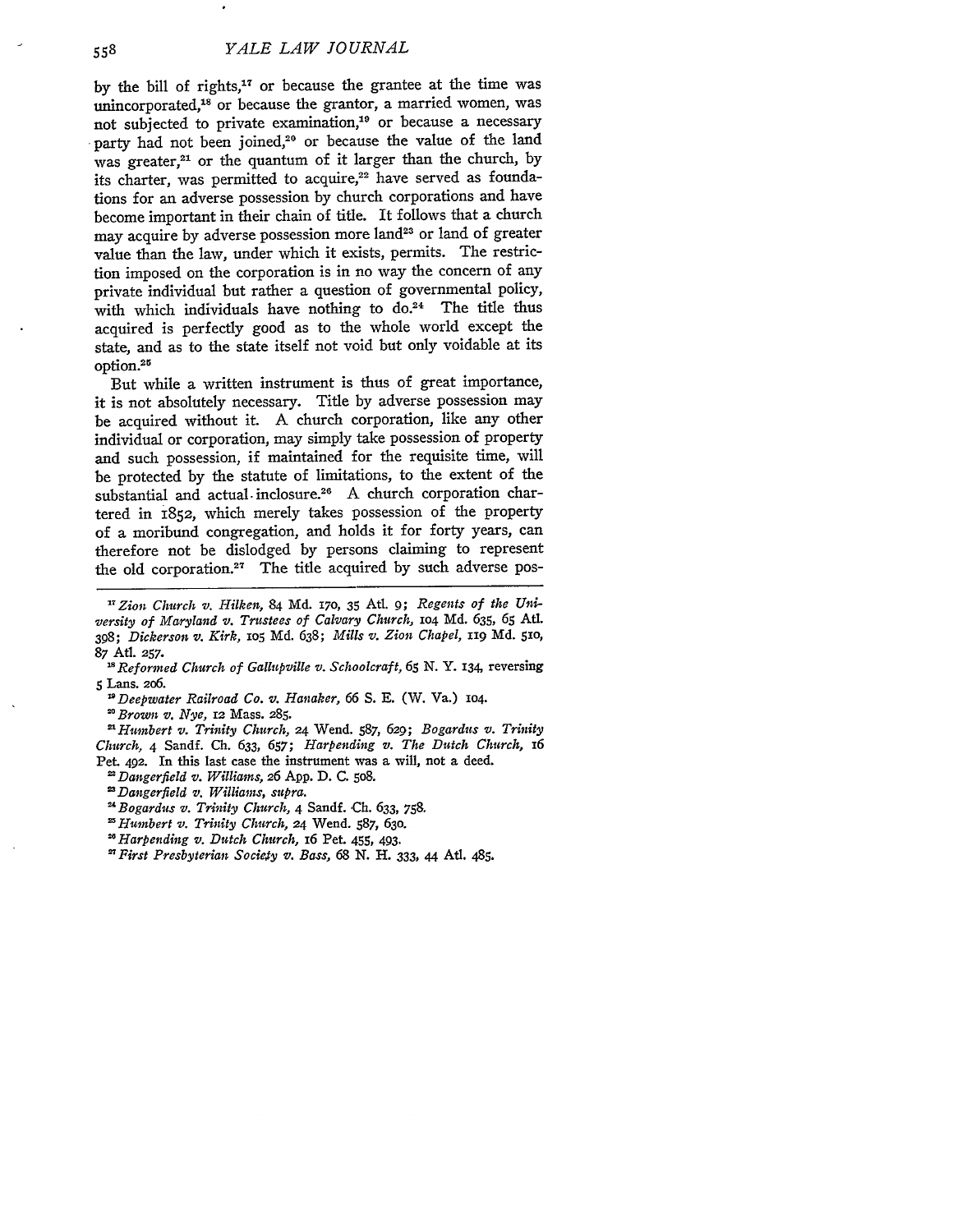session is so perfect that a quit claim deed given by the former owner is of no significance and will not be accepted in evidence.<sup>28</sup>

Since church corporations can thus acquire property by adverse possession, it becomes important to know just what, in the case of churches, will be considered as adverse possession. Clearly the use for twenty-nine years by a seceded minority of a congregation of its church building under its leave and license is not adverse, and hence cannot form even the inception of a title.20 To be effective as a bar, such possession must be exclusive of the original owner, continuous as to time, and under a claim of right. The incidents of such possession will depend upon the nature of the property. Acts sufficient to constitute adverse possession of an empty lot will be insufficient, where a business block is in question. In regard to a church building its continuous control and use by the officers of the congregation for the purposes of public worship, will be treated as an actual possession as much as if they actually resided on the premises<sup>30</sup> and such possession may even extend to adjoining uninclosed and vacant land.<sup>31</sup>

The most interesting and important application of the doctrine of adverse possession, however, is in regard to trusts. Church property is generally quite well encumbered with uses. Where the original grantors have not created express trusts, courts have come to the rescue with the doctrine of implied trusts. Many states have gone so far as to attach a trust to all property acquired by religious associations. These trusts have sometimes proved to be a burden rather than a benefit. Instead of protecting the congregation they have prevented its growth. Some relief has been found by applying the statute of limitations for the purpose of eliminating such trusts. While it has been held, that a church trustee cannot hold adversely to the church.<sup>32</sup> except where he has unequivocably repudiated the trust;<sup>33</sup> it is quite well established that the congregation may hold adversely

**<sup>i</sup>**Mackey 247. **<sup>u</sup>***Church v. Newington,* 53 *N.* H. **595.**

*Bose v. Christ, 193* Pa. **13,** 44 AtI. **240.**

*<sup>&</sup>quot;Landis Appeal,* iO Pa. 467. See *Stewart v. White, 128* Ala. 202, **30** So. *526,* **55** L. *R.* **A. 21i.**

*<sup>&#</sup>x27; Macon v. Shepard, 2i* Tenn. 334; *Randolph v. Meek,* **8** Tenn. **58.**

*<sup>&#</sup>x27; Mather v. Ministers of Trinity Church, 3 S.* & R **509;** *Second Methodist Episcopal Church v. Humphrey, 66* Hun 628, **21 N.** Y. Supp. 89. *' Krauczunas v. Hoban,* **221** Pa. 213, *70* AtI. 740; *Ebbinghaus v. Killian,*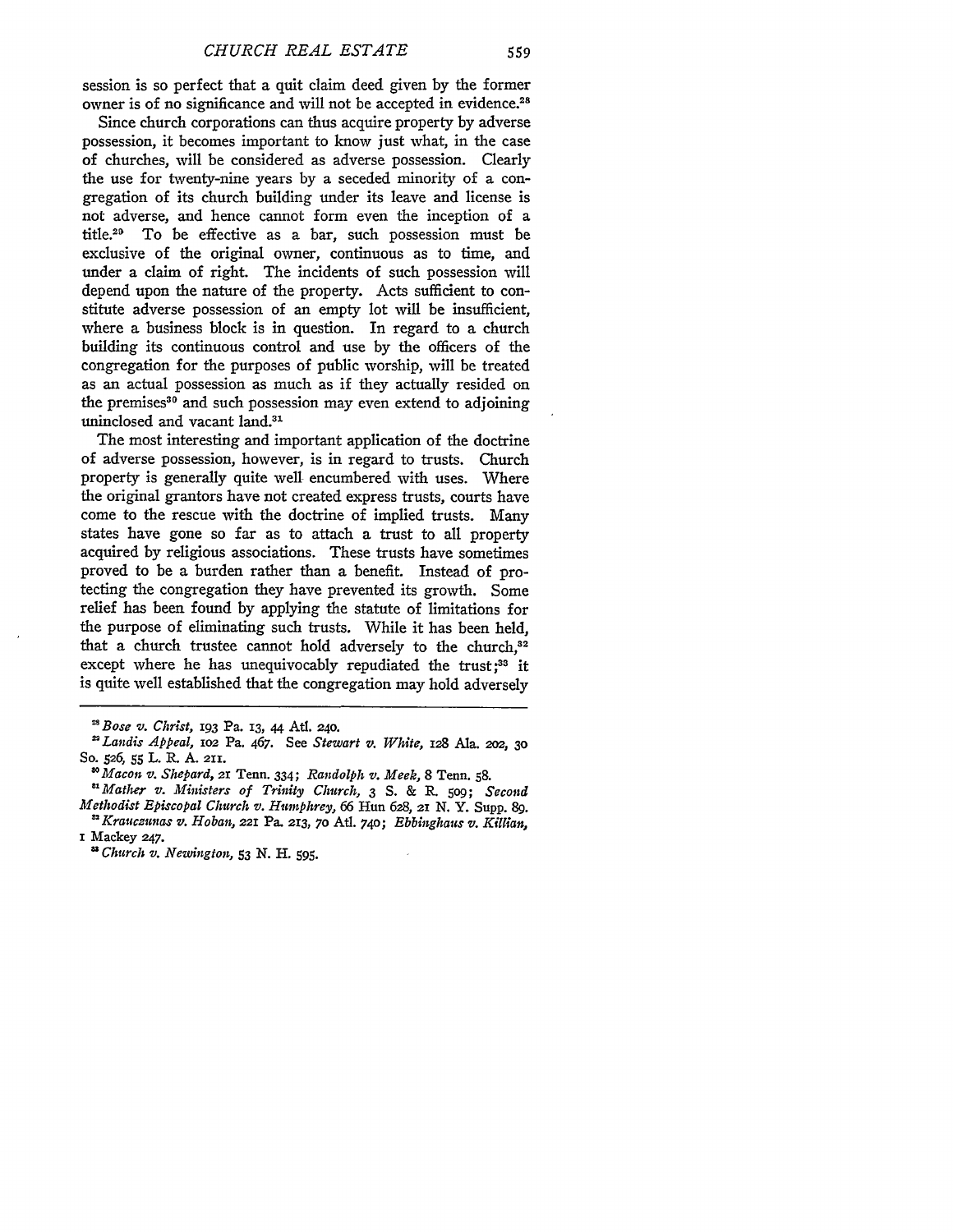to the trustee where the latter is a mere dry trustee without any actual power or duty.<sup>34</sup>

But the cases do not stop here. A religious society may acquire absolute possession and title of the property, which has come to it encumbered by a trust, by defiantly diverting it to a different use or appropriating it to a different religious community.<sup>35</sup> This possession, during the period of limitation, will of course be a precarious one, subject to be disturbed at any time, by an action to enforce the trust. But after the period of limitation has expired under these circumstances adverse possession will create a new title, stripped of the trust and fully marketable, so that specific performance of a contract, to take a mortgage on the same may be obtained.<sup>36</sup>

However, to make such a possession adverse, the acts and declarations of the church must unambiguously show an intention to hold the property hostile to and clear of such trust. A declaration in the articles of incorporation of a congregation that all property of the church is vested in the corporation with full power of the latter to sell, convey, or otherwise dispose of it, will be sufficient for this purpose and will, after the necessary time has elapsed, fully clear the title.<sup>37</sup> A vote of a congregation declaring that henceforth their property shall be held for a purpose inconsistent with a presbyterian use, and that any trust for that purpose is hereby denied and repudiated, followed **by** an undisturbed possession of sixty years, will accomplish the same result.<sup>88</sup> Where property is held by trustees in trust for a religious society, such trust may even be eliminated, by an absolute deed from the trustees to the society, followed by twenty years possession.<sup>39</sup>

But the statute of limitations will not be sufficient in all cases to accomplish the desired result. The possession may have been for a period shorter than that prescribed by the statute. Or the church may be unincorporated and hence incapable of taking the presumptivd grant on which the doctrine of adverse pos-

- *'Attorney Gelneral v. Federal Street Meeting House, 69* Md. *i, 62.*
- *"Pine Street Congregational Society v. Weld,* 78 Mass. **570.**

*<sup>&</sup>quot;Dees v. Moss Point Baptist Church, 17* **So.** (Miss.) I; *First Baptist Church of Sharon v. Harper,* 191 Mass. 196, 77 *N.* E. *778.* See also. *Dudley v. Clark,* 164 **S.** W. 6o8.

<sup>&</sup>lt;sup>25</sup> *Burrows v. Holt, 20 Conn. 459, 465.* 

*<sup>&</sup>quot;Rother v. Sharp St. Station,* 85 Md. 528.

*<sup>&</sup>quot; Sharp St. Station v. Rother,* **83** Md. *289,* **85** Md. 528, **530.**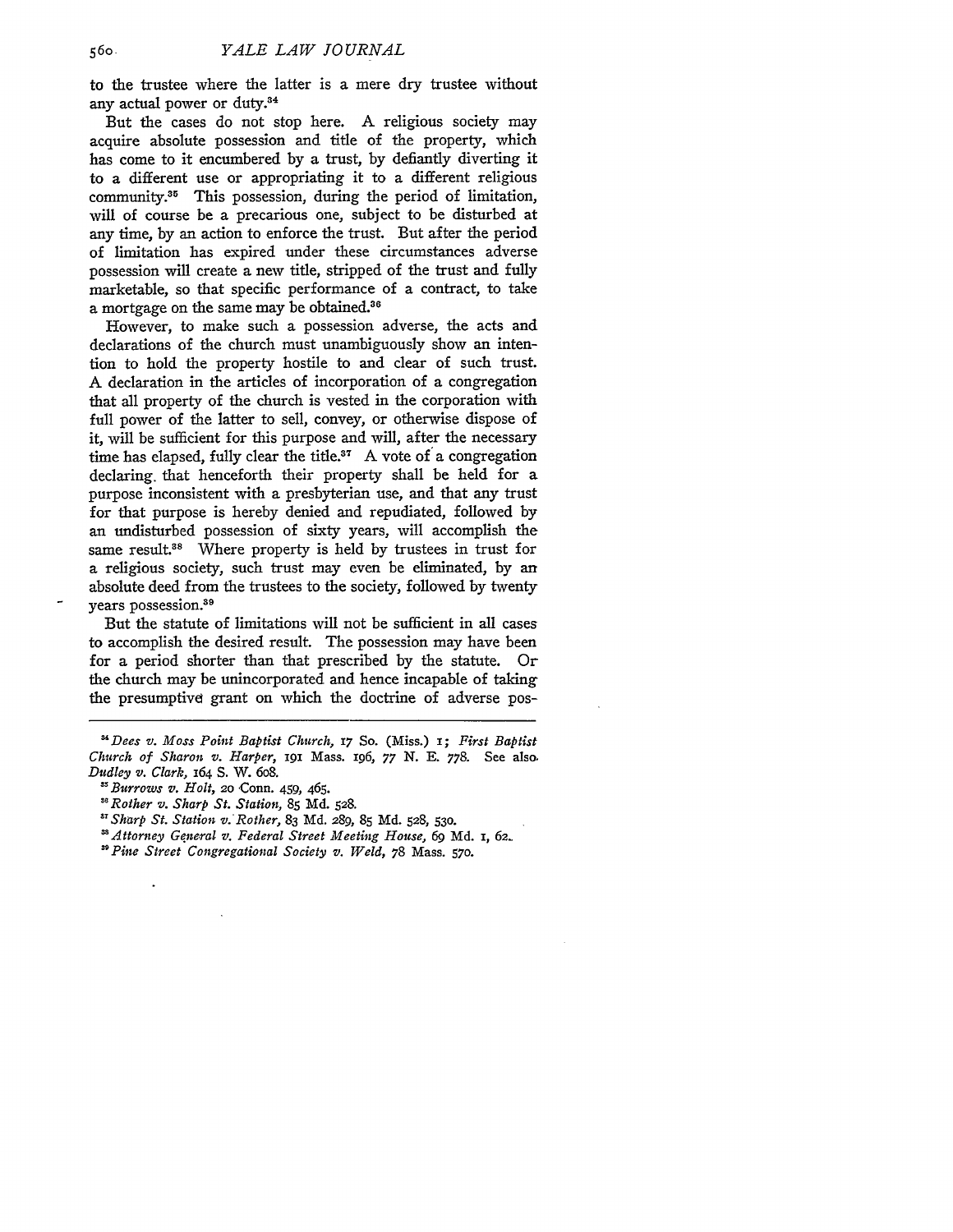session rests. In either case the statute will not apply. Therefore the United States Supreme Court in a leading case, in which the possession of the church had been continued for some sixty years, refused to put its decision on the ground of adverse possession, saying: "Nor can any presumption of grant arise from the subsequent lapse of time; since there never has been any such incorporated Lutheran church capable of taking the donation."<sup>40</sup> Yet the court would not allow the property of be taken away from the church. It extended the doctrine of dedication to cover the case and thus secured to the church the full enjoyment of the property, while leaving the legal title and possibly a contingent remainder in the original owner. This brings us to the second part of this article.

## *Dedication.*

Originally the doctrine of dedication was confined to property used by the public as a street. A person, who allowed his land to be used for a street, was not permitted to reclaim it from such public use at his pleasure. Later **by** analogy the doctrine was extended to public squares, public cemeteries, public school grounds and the like. $41$  Its extension to property devoted to church purposes in England, where there is an established church, which is as much a part of the machinery of government as townships, cities, and counties are with us, was not unnatural. In all these cases the purpose was a strictly public one. Public, municipal or ecclesiastical officers would assume such control over the property as was called for **by** the circumstances. When we come to America, however, after the early church establishments had been swept away, a different situation is presented. Church purposes in the United States are strictly private purposes.<sup>42</sup> They are, of course, of more than passing interest to the general public. In a modified sense, they may even be called public purposes. Says the Missouri court in a dedication case: "It is presumed that in the nineteenth century, in a Christian land, no argument is necessary to show that church purposes are public purposes. **. . .** To deny that church purposes are public purposes, is to argue that the

*<sup>&#</sup>x27;Beatty v. KurtZ,* 2 Pet. 566, 582.

*<sup>&</sup>quot;Sturner v. County Court,* 42 W. Va. 724, **730, 26 S. E. 532, 36** L. R. A. *300.*

**<sup>,</sup>** *Liondais v. Municipality No. 2,* **5** La. Ann. 9.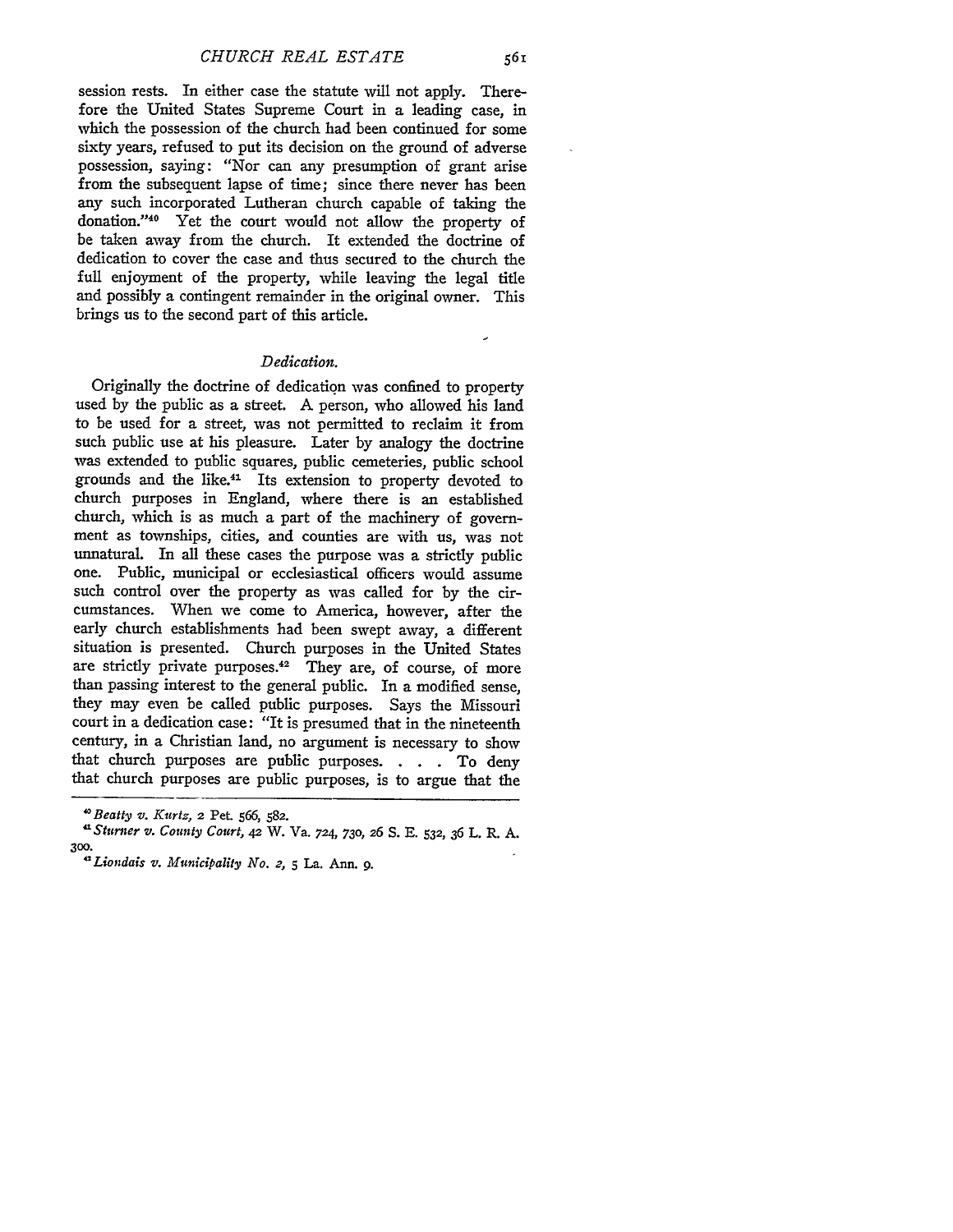maintenance, support and propagation of the Christian religion is not a matter of public concern. Our laws, although they recognize no particular religious establishment, are not insensible to the advantages of Christianity, and extend their protection to all in that faith and mode of worship."43 Though therefor the beneficiaries in the case of a verbal gift of land to an American church are limited and though there is no public officer to manage the property thus donated, the doctrine of dedication has been extended to such a case.<sup>44</sup>

This doctrine is put on the ground of estoppel. It is obviously unfair that a person, who has allowed his property to be used and improved by a congregation, should be allowed to assume control of it at his pleasure. It makes no difference just how this permission has been given. "A dedication may be made without writing; by acts in pais as well as by deed. It is not at all necessary that the owner should part with the title which he has; for dedication has respect to the possession, and not the permanent estate. Its effect is not to deprive a party of title to his land but to estop him, while the dedication continues in force, from asserting that right of exclusive possession and enjoyment which the owner of property ordinarily has. The principle upon which estoppel rests is, that it would be dishonest, immoral and indecent, and in some instances sacrilegious, to reclaim at pleasure property which has been solemnly devoted to the use of the public, or in furtherance of some charitable or pious object. The law therefore will not permit any one thus to break his own plighted faith; to disappoint honest expectations thus excited, and upon which reliance has been placed. The principle is one of sound morals, and of most obvious equity, and is in the strictest sense a part of the law of the land."45

But the mere appropriation by an owner of his land to the uses of a church is not sufficient to constitute a dedication. A manufacturing company which builds a city and as part of it a church for the use of its working men, but which retains full control over the property, will not be deemed to have effected a dedication.<sup>46</sup> The king of Spain, who acquires property and

*<sup>&#</sup>x27; Hannibal v. Draper,* **i5** Mo. 634, 639.

<sup>&</sup>quot;Benn *v. Hatcher,* 8i Va. **25, 29.**

*<sup>&</sup>quot;Hunter v. Sandy Hill,* 6 Hill **(N.** Y.) 407, **411,** 412. See *Bennz v. Hatcher,* 81 Va. **25,** 29.

*<sup>&</sup>quot;Attorney General v. Merrimac Manufacturing Co.,* 8o Mass. 586.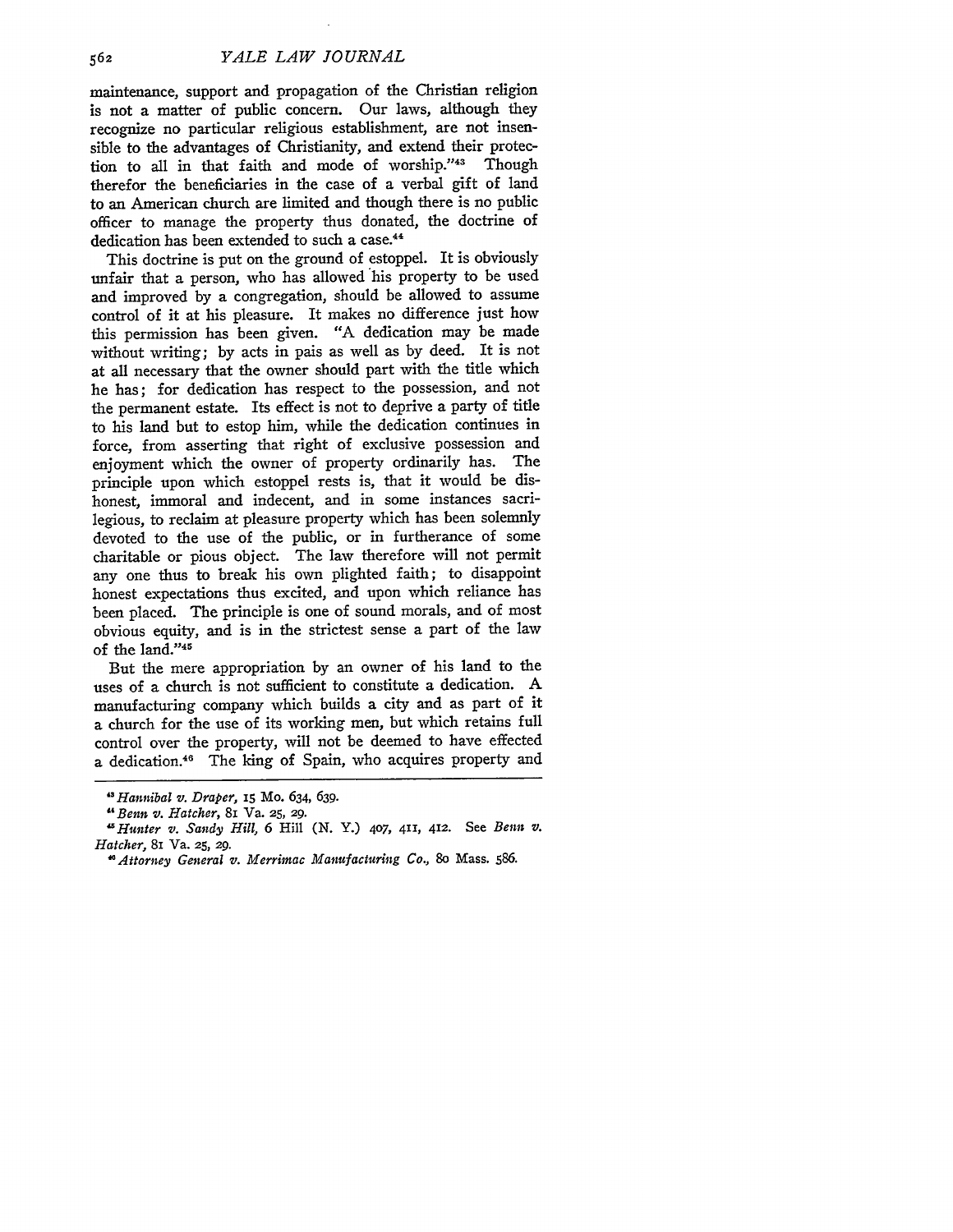builds a church in 1792 out of the funds in the royal chest, and who thereafter manages the property and sells it in 1807 to a private purchaser, will be deemed to have conveyed a complete title to the purchaser.<sup>47</sup> Something more than a mere appropriation to church purposes is therefore necessary. There must be an unequivocal act of donation, which shows an intent of the owner to divest himself to some extent of the ownership or power of control over his property and to vest an independent interest in some other person or body. Such intention may appear from a writing with or without seal, or from a plat or may rest in whole or part on parol declarations.

Probably the most persuasive evidence of an intention of a donor to dedicate property to religious purposes will be afforded by a plat. It is elementary that streets marked on such a plat are dedicated to the public. There is no reason, since the doctrine of dedication has been extended to churches, why the same rule should not apply where some particular lot is marked so as to indicate clearly an intention to devote it to some church purpose. Thus in the leading case of *Beatty v. Kurtz<sup>48</sup>* a plat made in 1769 had one lot marked "for the Lutheran church." The church, an unincorporated body too weak to maintain a minister, built a block schoolhouse on the lot, which was used occasionally for public worship. It also used the lot as a cemetery. The maker of the plat had repeatedly declared his willingness to give a deed to the congregation, but none in fact was ever executed. After his death his heirs claimed the lot. The Supreme Court of the United States however sustained an injunction issued against them on the ground that by the plat and the subsequent declarations of the owner the lot was clearly dedicated to religious purposes and could not be reclaimed. Similarly lots in a plat crossed with red lines and marked "church grounds" while on the margin of the plat was a notation that these lots were "intended for church grounds" have been held to be dedicated to public worship.<sup>49</sup>

*<sup>&#</sup>x27;<sup>T</sup> Antoner v. Eslavas Heirs,* **9** Port. (Ala.) **527.** 482 Pet. 566.

*<sup>&</sup>quot;Hannibal v. Draper,* 15 Mo. 634. See also *Lavalle v. Strobel,* **89** Ill. **370, 382,** and *St. Paul's Church v. East St. Louis,* 245 Ill. 470, in which inscriptions, "English Graveyard" and "English Church," on six lots in a plat, were held sufficient, to prove a donation of these lots to the English-speaking inhabitants of the locality. In Louisiana a flat containing a large square marked "Place de l'annunciation" on which the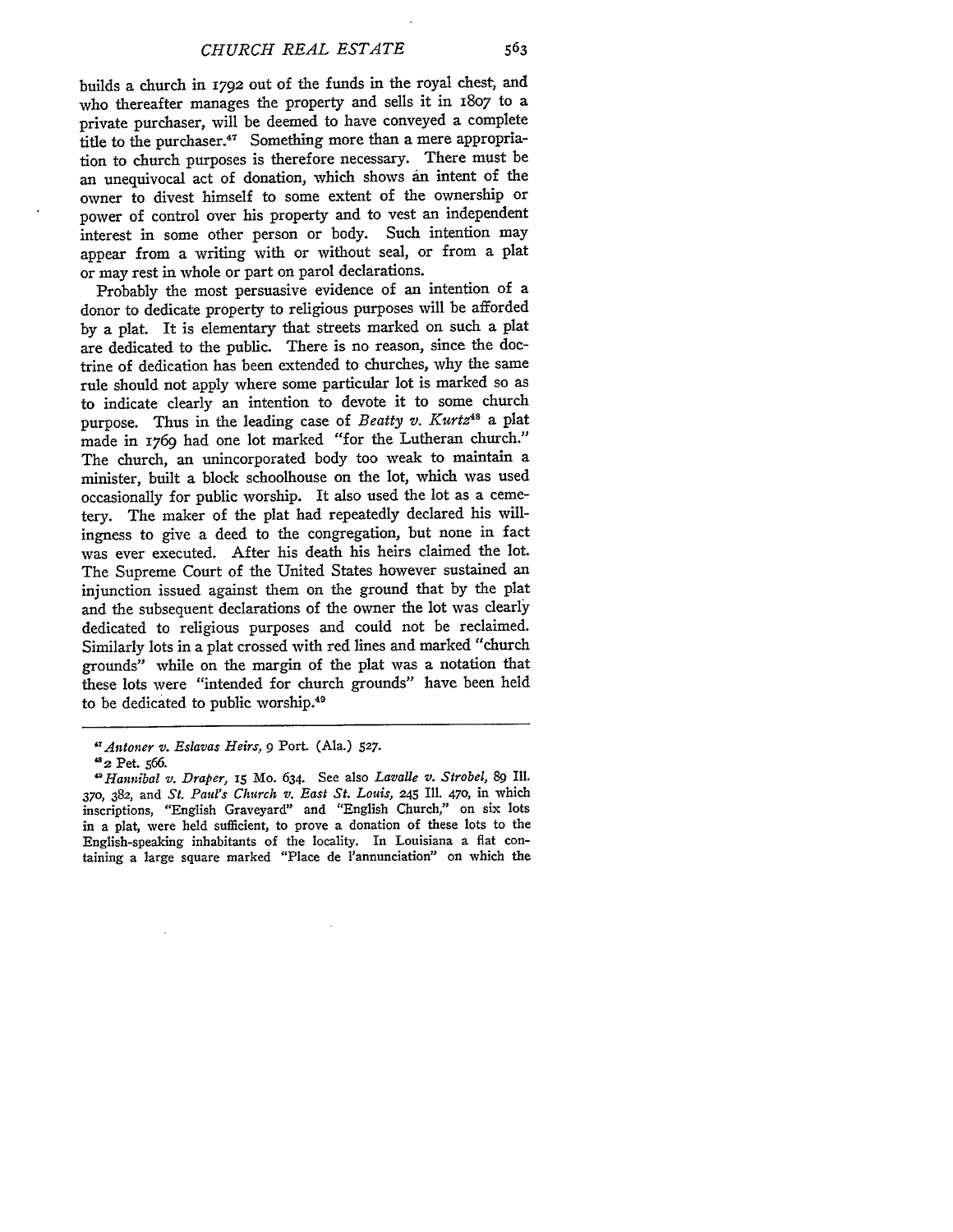But plats are not the only instruments which may serve as a foundation for a dedication. Deeds, though invalid for one reason or another, may be clear evidence of an intention to dedicate property to religious purposes. Deeds, void because the grantor, a married woman, had not been subjected to privy examination<sup>50</sup> or because the grantee, a religious society, was unincorporated<sup> $51$ </sup> may therefor be effective as showing an intention to donate the property for religious purposes, and as estopping the owner from reclaiming it. Such a dedication may even attach to an absolute deed to individuals, where the consideration for the deed is raised by voluntary subscriptions, the understanding all the time being that the church was to be the beneficiary. <sup>52</sup>

Nor is even an instrument under seal necessary for this purpose. An ordinary written contract may be fully sufficient to establish a dedication. Thus a subscription paper subscribed **by** a number of contributors, one of whom. donated a piece of land, on which to build the church, while the others donated money with which to build it, will be effective to prove a dedication of the land in question.<sup>53</sup>

In all the cases so far considered there has been a writing of some kind. This, however, is not necessary. A dedication for the use and benefit of a religious society may be made wholly **by** parol.54 An owner of land who represents to a congregation that he will donate the land, provided they build a church on it, will therefore, after the church is built, not be permitted to reclaim the land, though no deed nor written contract of any kind has been executed.<sup>55</sup>

*' Deepwater Railroad Co. v. Honaker, 66* W. Va. 136, *27* L. R. **A.** 388, *66* **S. E. io4.**

*"1 Callson v. Hope,* 75 Fed. 758. *2*

*" McKinney v. Griggs,* **68 Ky. 4o, 96** Ann. Dec. 36o.

*'Baptist Church v. Presbyterian Church,* **57 Ky. 635.**

*"Hollar v. Harne.y,* 4 Ky. Law Rep. **988;** *McKinney v. Griggs,* 68 **Ky. 401, 405,** *96* Am. Dec. **36o.**

*'Atkinson v. Bell,* i8 Tex. 474.

564

plan of a church clearly appeared, which plan was marked "Eclise de l'annunciation," has been held not to create a dedication, either because the purpose was not a public one, *Liondais v. Municipality No. 2,* 5 La. Ann. **9,** or because the dedication had not been accepted, *Xiques v. Bujac, 7* La. Ann. 498. The question before the Louisiana court was, whether the property should be used as a common or should be divided into building lots by the heirs of the person, who had executed the plat.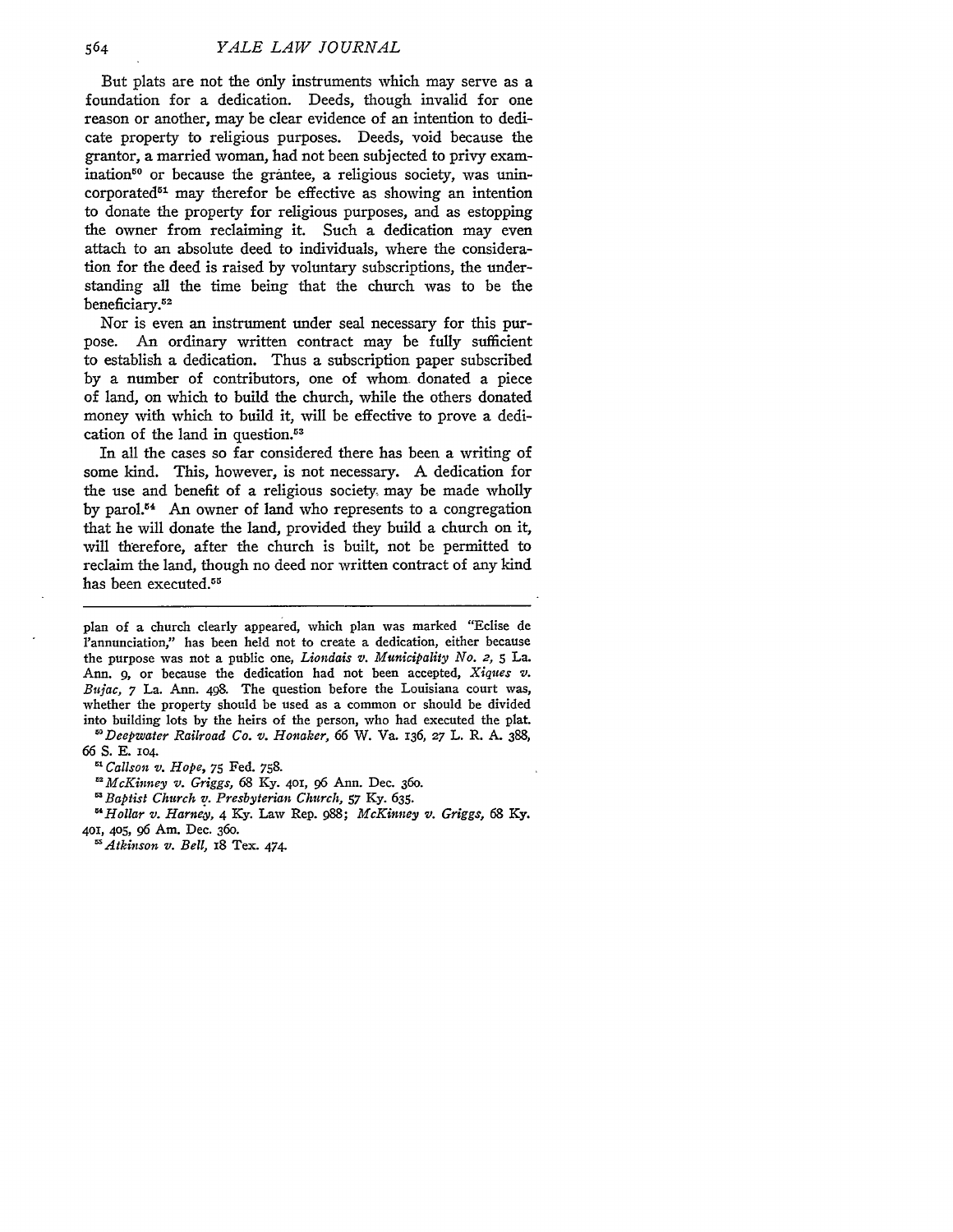The question whether an acceptance of a dedication is necessary has given rise to a conflict in the authorities. The necessity of such acceptance has been denied by the Missouri court and affirmed by the Louisiana court, both in cases involving a dedication by designation on a plat.<sup>56</sup> Since all the cases on dedication lay great stress on the subsequent possession of the beneficiaries and many of these cases put their decision directly on the ground of estoppel, there can be no doubt that the decision of the Louisiana court is the correct solution of the difficulty. Without an acceptance of the dedication it is impossible to apply the doctrine of estoppel to the situation. It is not unfair that a dedicator should repossess himself of the property which he has vainly offered as a gift. The beneficiaries must at least have accepted the gift before they can have any equity as against him. It follows that even where a dedication was accepted for a time and then rejected, the full property rights revest in the dedicator, unless the rejection has been by only part of the beneficiaries. Thus where property is dedicated to all religious societies of the locality and four of these societies build churches of their own and cease to use the dedicated property, they will be treated as having renounced all their rights in it and such implied renunciation will be as effective as if it had been expressed in the most solemn form.<sup>57</sup>

What is the proper remedy in case of disturbance of dedicated property? It has been held that, while an express trust excludes a dedication<sup>58</sup> a dedication may create a charitable trust.<sup>59</sup> There is at any rate a strong resemblance between a dedication and a trust in the separation of the legal and equitable title that results under both.<sup>60</sup> Judges therefore sometimes use the word dedication in speaking of trusts and the word trust in speaking of dedication. The situation in the two cases being so similar and the estoppel in dedication being an equitable estoppel, it follows that the most appropriate remedy is by an injunction or by other equitable relief. Such accordingly has been the form in which these actions have come before the various courts beginning with the case of *Beatty v. Kurtz."1* Says Story, **J.,** in this

*"Baptist Church of Lancaster v. Presbyterian Church, 57* Ky. 635.

*<sup>&</sup>quot;Xiques v. Bujac,* 7 La. Ann. 498; *Hannibal v. Draper, I5* Mo. 634.

<sup>&#</sup>x27;Price *v. Methodist Church,* 4 Ohio 514, 545.

*<sup>&</sup>quot;' Curd v. Wallace, 37* Ky. (7 Dana) 190, 3o Am. Dec. **85.** *'Hainlin v. Webster, 76* Ad. (Me.) 163; *Beaver v. Filson,* 8 Pa. **327;** *Ludlow v. St. \$ohn's Church, 124* **N.** Y. Supp. **75.**

**O2** Pet. **566.**